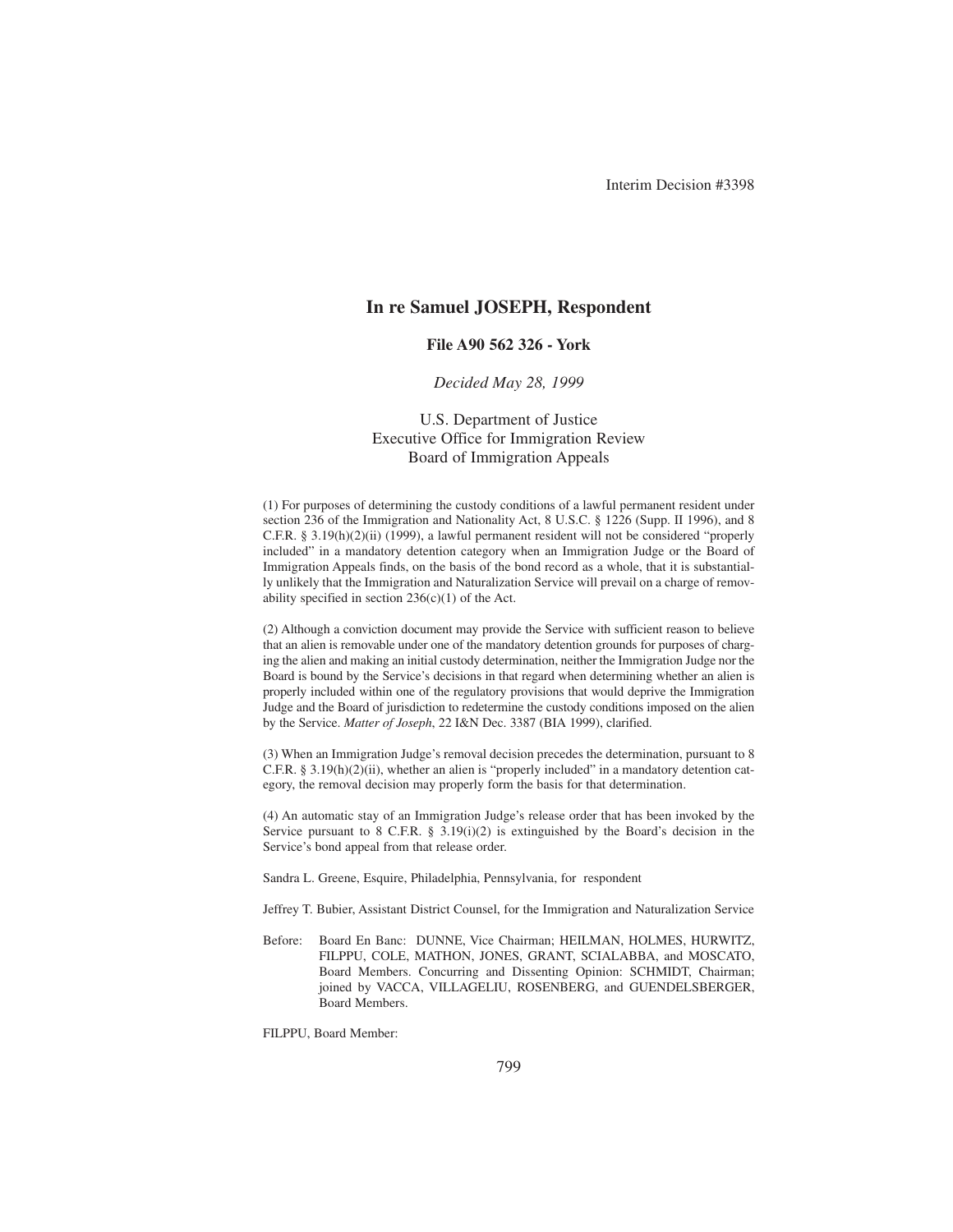On May 19, 1999, the Board issued an order which dismissed the Immigration and Naturalization Service's appeal from the Immigration Judge's January 20 and 22, 1999, bond orders releasing the respondent on his own recognizance. Our order informed the parties that this decision explaining the reasons for the order would be forthcoming.

## I. THE ISSUES AND SUMMARY

Our jurisdiction in this timely Service appeal is pursuant to 8 C.F.R. § 3.1(b)(7) (1999). *See also Matter of Joseph*, 22 I&N Dec. 3387, at 13-14 (BIA 1999); 8 C.F.R. §§ 3.19(h)(2)(ii), 236.1(c)(11), (d)(3) (1999). Today, we explain the import of our ruling in *Matter of Joseph, supra*, in light of the Service's arguments in this bond appeal. We also address the question of when an Immigration Judge will have jurisdiction to set bond for a lawful permanent resident who has been charged by the Service with a ground of removability that would otherwise require the alien's mandatory detention pending an administratively final order of removal.

As explained below, the Immigration Judge may make a determination on whether a lawful permanent resident "is not properly included" in a mandatory detention category, in accordance with 8 C.F.R. § 3.19(h)(2)(ii), either before or after the conclusion of the underlying removal case. If this threshold bond decision is made after the Immigration Judge's resolution of the removal case, the Immigration Judge may rely on that underlying merits determination.

If the Immigration Judge addresses whether the permanent resident is properly included in a mandatory detention category prior to completion of the case in chief, the Immigration Judge must have very substantial grounds to override the Service's decision to charge the alien with a ground that subjects the alien to detention. Thus, in this context, a lawful permanent resident will not be considered properly included in a mandatory detention category only when an Immigration Judge is convinced that the Service is substantially unlikely to establish, at the merits hearing, the charge or charges that subject the alien to mandatory detention.

In either situation, the Immigration Judge's bond ruling as to whether the alien is "properly included" in a mandatory detention category is subject to the Service's invocation of the "automatic stay" discussed in our prior ruling in this case.

### **II. FACTS AND PROCEDURAL HISTORY**

The respondent, a native and citizen of Haiti, was admitted as a lawful permanent resident in 1989. The respondent was convicted of the offense of "obstructing and hindering," a crime under the common law of Maryland.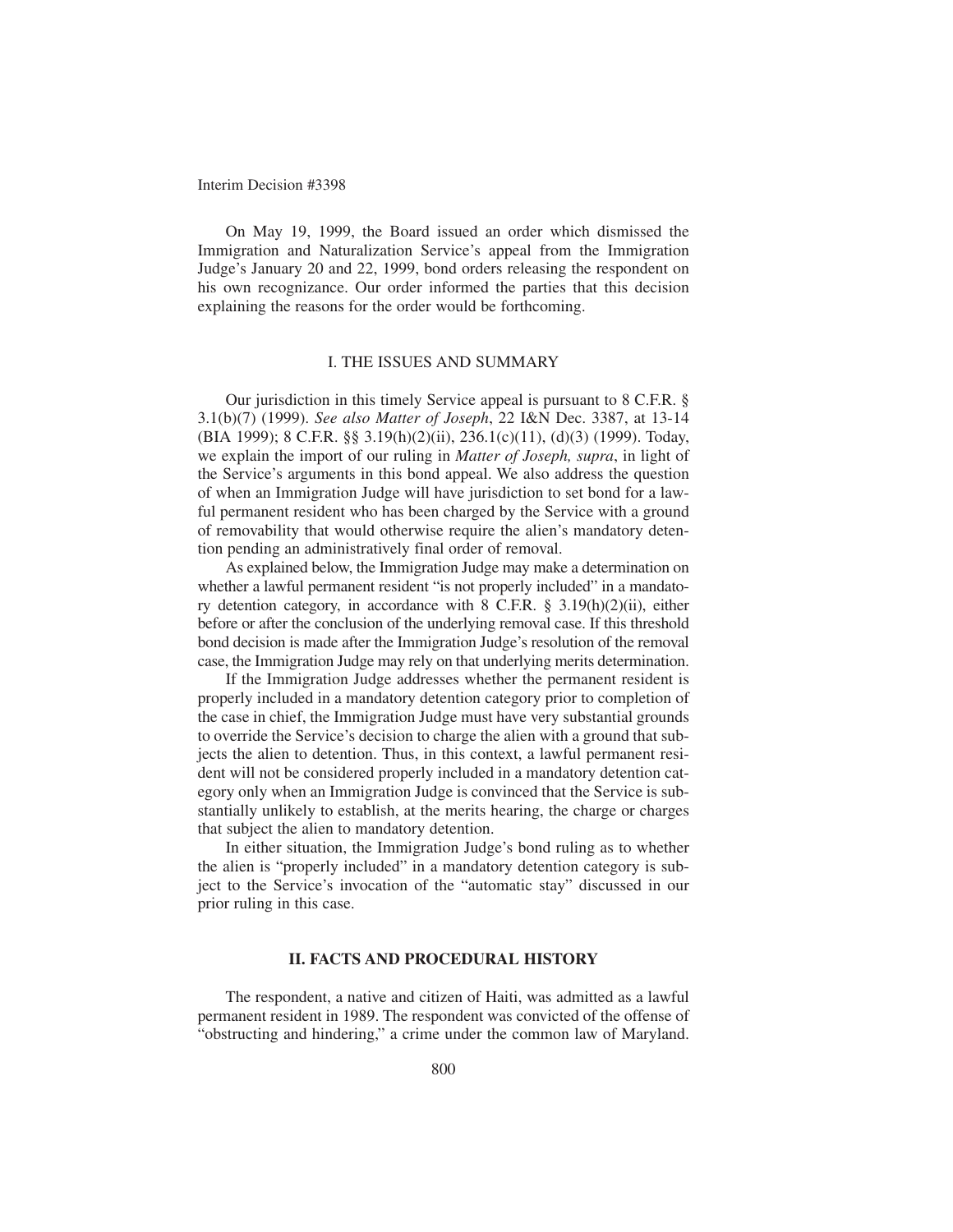The charge to which the respondent pleaded guilty asserts that he "did intentionally and knowingly obstruct and hinder a police officer . . . in the performance of the [police officer] victim's duties." The respondent received a 1-year sentence. A statement appended to the criminal charging document asserts that the respondent, after departing his residence in a vehicle, was chased by a police officer and was finally apprehended in Delaware after jumping from his moving vehicle. It is not clear why the respondent was being pursued.

It appears that the respondent was taken into Service custody and removal proceedings were commenced in November 1998, charging that he was subject to removal under section  $237(a)(2)(A)(iii)$  of the Immigration and Nationality Act, 8 U.S.C. § 1227(a)(2)(A)(iii) (Supp. II 1996), as an alien who has been convicted of an aggravated felony as defined in section 101(a)(43)(S) of the Act, 8 U.S.C. § 1101(a)(43)(S) (Supp. II 1996) (obstruction of justice). The Immigration Judge, however, terminated the underlying removal proceedings on January 20, 1999, after deciding that the respondent's conviction does not qualify as an aggravated felony.

That same day the Immigration Judge issued an oral order in bond proceedings releasing the respondent from custody. The Immigration Judge followed his January 20, 1999, oral order with a written release order, dated January 22, 1999. The Service timely appealed both the Immigration Judge's decision terminating the respondent's removal proceedings and the Immigration Judge's order releasing the respondent on his own recognizance. The Service obtained an automatic stay of the release order during the pendency of its bond appeal, in accordance with our earlier ruling in this case. *Matter of Joseph, supra*. At present, we only address the Service's appeal from the Immigration Judge's release order and thereby resolve the bond appeal.

## III. THE SERVICE'S POSITION

The Service maintains that the respondent's conviction is for an aggravated felony, that he is therefore ineligible for release, and that the Immigration Judge lacked jurisdiction to redetermine the custody conditions imposed by the Service. The Service further argues that the Immigration Judge's decision in the respondent's removal proceedings, finding that the respondent is not an aggravated felon, is an improper basis for making a bond determination. The Service points out that it has timely appealed the Immigration Judge's removal decision and that it could prevail in its merits appeal. It argues that releasing an alien charged as an aggravated felon would be inconsistent with congressional intent in such circumstances.

Nevertheless, the Service has only provided a brief overview of its arguments on the underlying merits of the removal case, and it declines to "burden these bond proceedings with a complete exposition of its position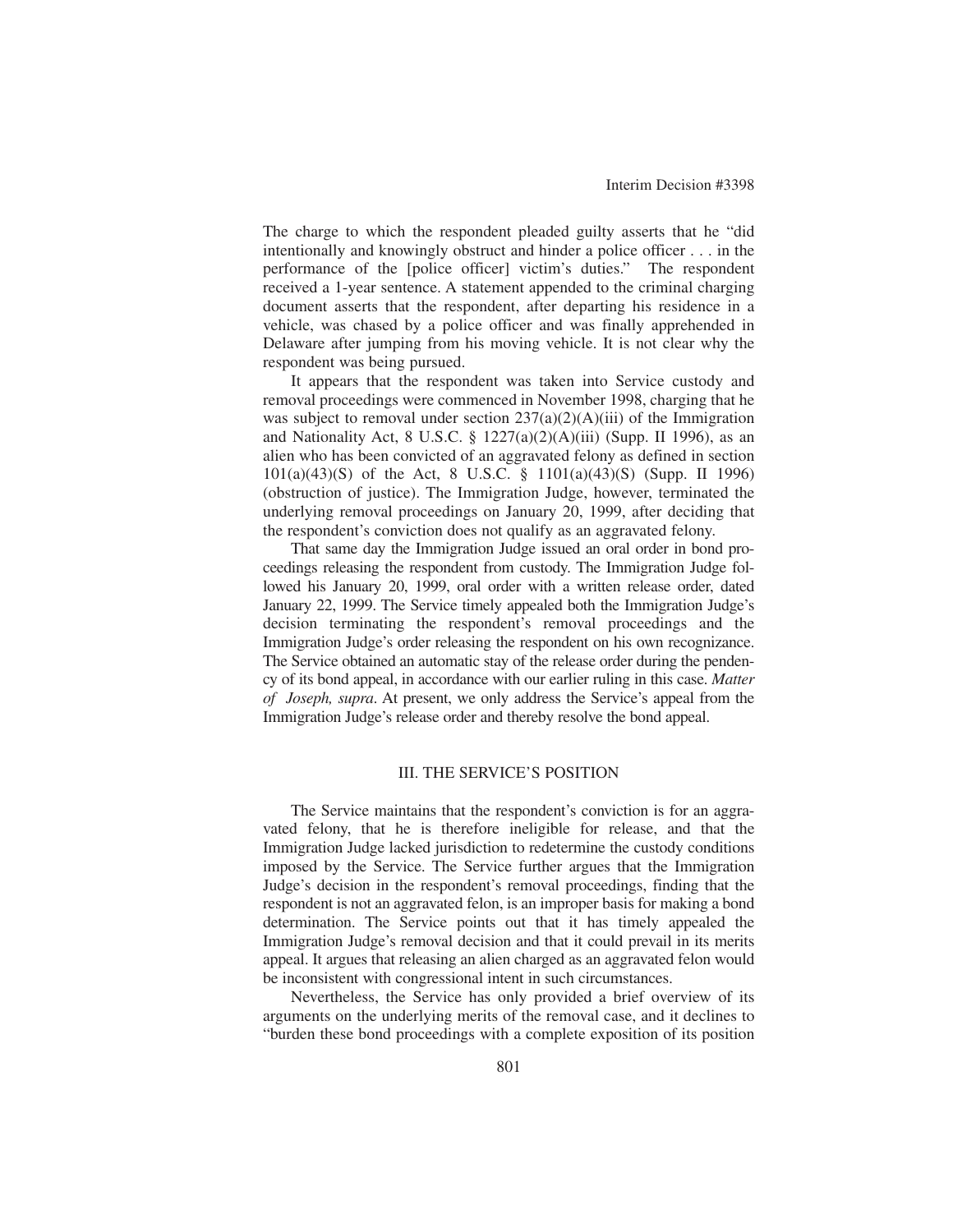on the merits." According to the Service, the respondent remains ineligible for release because his conviction record provided the requisite "reason to believe" that he is removable as an aggravated felon, in accordance with our earlier ruling in this case. *See Matter of Joseph, supra*, at 10 (discussing the "reason to believe" language contained in the regulatory history of the current bond regulations).

### IV. THE GOVERNING LAW

The provisions governing the respondent's detention, pending an administratively final order in removal proceedings, are section 236 of the Act, 8 U.S.C. § 1226 (Supp. II 1996), and the regulations in 8 C.F.R. §§ 3.19 and 236.1. The statute prescribes mandatory detention for certain aliens, including those who are deportable by reason of having committed aggravated felonies. Section  $236(c)(1)(B)$  of the Act. An exception, pertaining to cases involving witness protection, does not apply here. Section  $236(c)(2)$  of the Act.

The regulations generally do not confer jurisdiction on Immigration Judges over custody or bond determinations respecting those aliens subject to mandatory detention, such as aggravated felons. 8 C.F.R. §  $3.19(h)(2)(i)(D)$ . The regulations, nevertheless, specifically allow an alien to seek a determination from an Immigration Judge "that the alien is not properly included within" certain of the regulatory provisions which would deprive the Immigration Judge of bond jurisdiction, including the one at issue here. 8 C.F.R. § 3.19(h)(2)(ii). We must examine the import of this latter provision given the present posture of this case.<sup>1</sup>

. . .

Aliens convicted of aggravated felonies fall within section  $236(c)(1)$  of the Act, taking them outside the bond and custody jurisdiction of Immigration Judges. Nevertheless, 8 C.F.R.  $§$  3.19(h)(2)(ii) provides in part:

[W]ith respect to paragraphs  $(h)(2)(i)(C)$ ,  $(D)$ , and  $(E)$  of this section, nothing in this paragraph shall be construed as prohibiting an alien from seeking a determination by an immigration judge that the alien is not properly included within any of those paragraphs.

 $18$  C.F.R. § 3.19(h)(2)(i) provides, in relevant part:

Upon expiration of the Transition Period Custody Rules set forth in section 303(b)(3) of Div. C. of Pub. L. 104-208, an immigration judge may not redetermine conditions of custody imposed by the Service with respect to the following classes of aliens:

<sup>(</sup>D) Aliens in removal proceedings subject to section 236(c)(1) of the Act (as in effect after expiration of the Transition Period Custody Rules) . . . .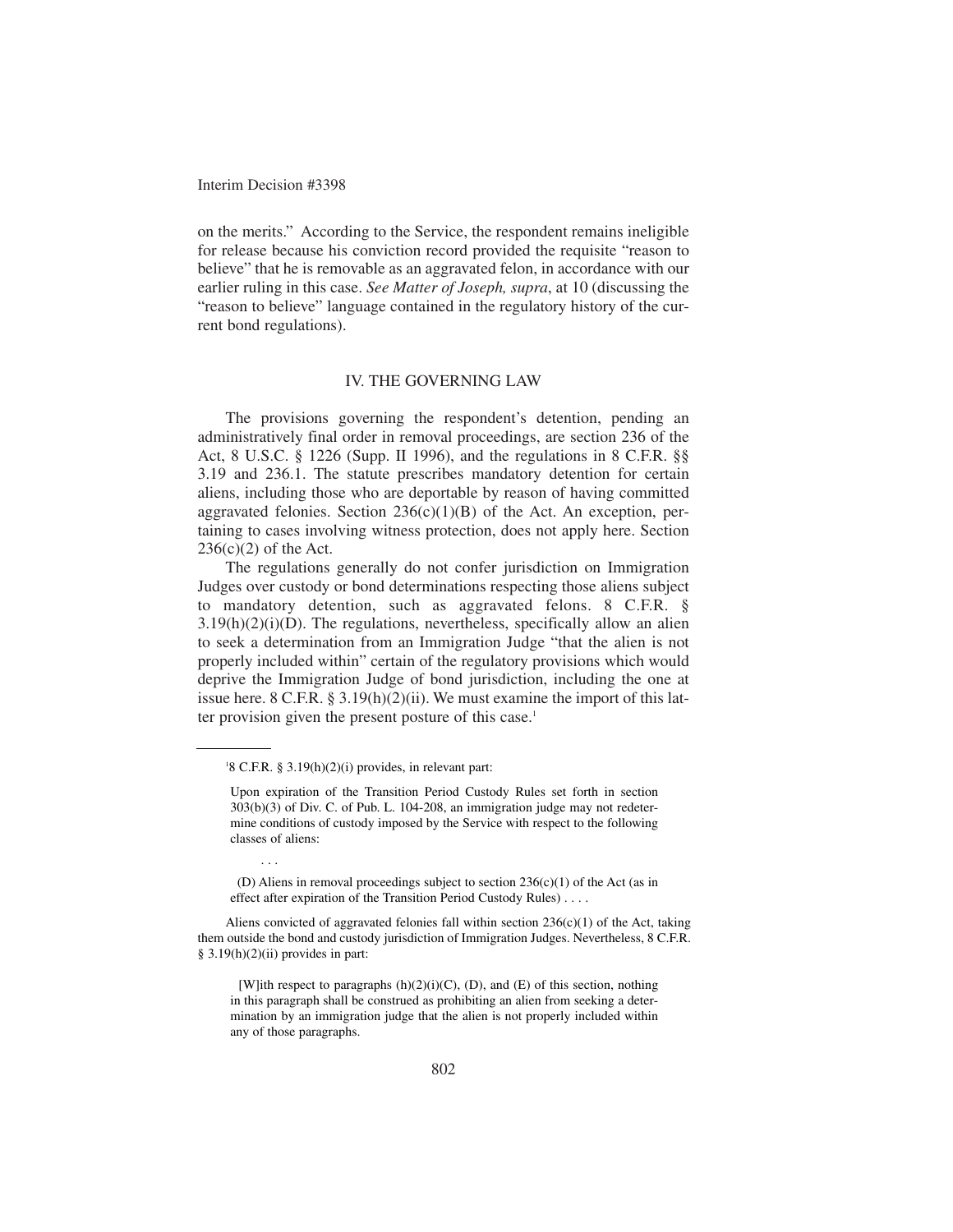In a case such as this, the structure of the bond regulations means that the Immigration Judge's jurisdiction over custody issues is dependent on the answer to the very same question that underlies the charge of removability in the case in chief. In other words, if the respondent is removable as an aggravated felon, the Immigration Judge lacks any bond jurisdiction. Conversely, the Immigration Judge would have authority to redetermine custody conditions if the respondent is not removable as an aggravated felon.

## V. THE REMOVAL DECISION MAY BE A BASIS FOR THE BOND RULING

Given the regulatory scheme, we find no basis to the Service's contention that the Immigration Judge should not be able to use his ruling on the underlying merits of the removal proceedings as the basis for his finding of jurisdiction over the respondent's bond claim. Nothing in the regulations prohibits such action by the Immigration Judge, and the regulatory structure would actually seem to encourage the approach taken by the Immigration Judge, because the essential question is identical in both contexts.

The Immigration Judge could have made a threshold assessment in the bond context of whether the respondent's conviction was properly classified by the Service as an aggravated felony. However, the Immigration Judge elected first to complete the removal hearing. The Immigration Judge found that the respondent had not been convicted of an aggravated felony, the only charge of removability, and terminated the removal proceedings in the respondent's favor. Relying on his removal finding, the Immigration Judge then made a determination in bond proceedings that the respondent was not subject to mandatory detention and ordered his release. Nothing in this sequence of events violates the structure or spirit of the regulations, given that the Service's appeal of the removal order meant that there was no final order in place. *See* 8 C.F.R. § 236.1(d) ("Once a removal order becomes administratively final, determinations regarding custody and bond are made by the district director.").

## VI. *MATTER OF JOSEPH* EXPLAINED

We also reject the Service's contention that the same basis for its initial charge of removability, which we found sufficient for purposes of the automatic stay as well, is adequate in this case to provide the needed "reason to believe" that the respondent is an aggravated felon when we reach the substance of the bond appeal. In this respect, the Service's reading of our decision in *Matter of Joseph, supra*, is erroneous.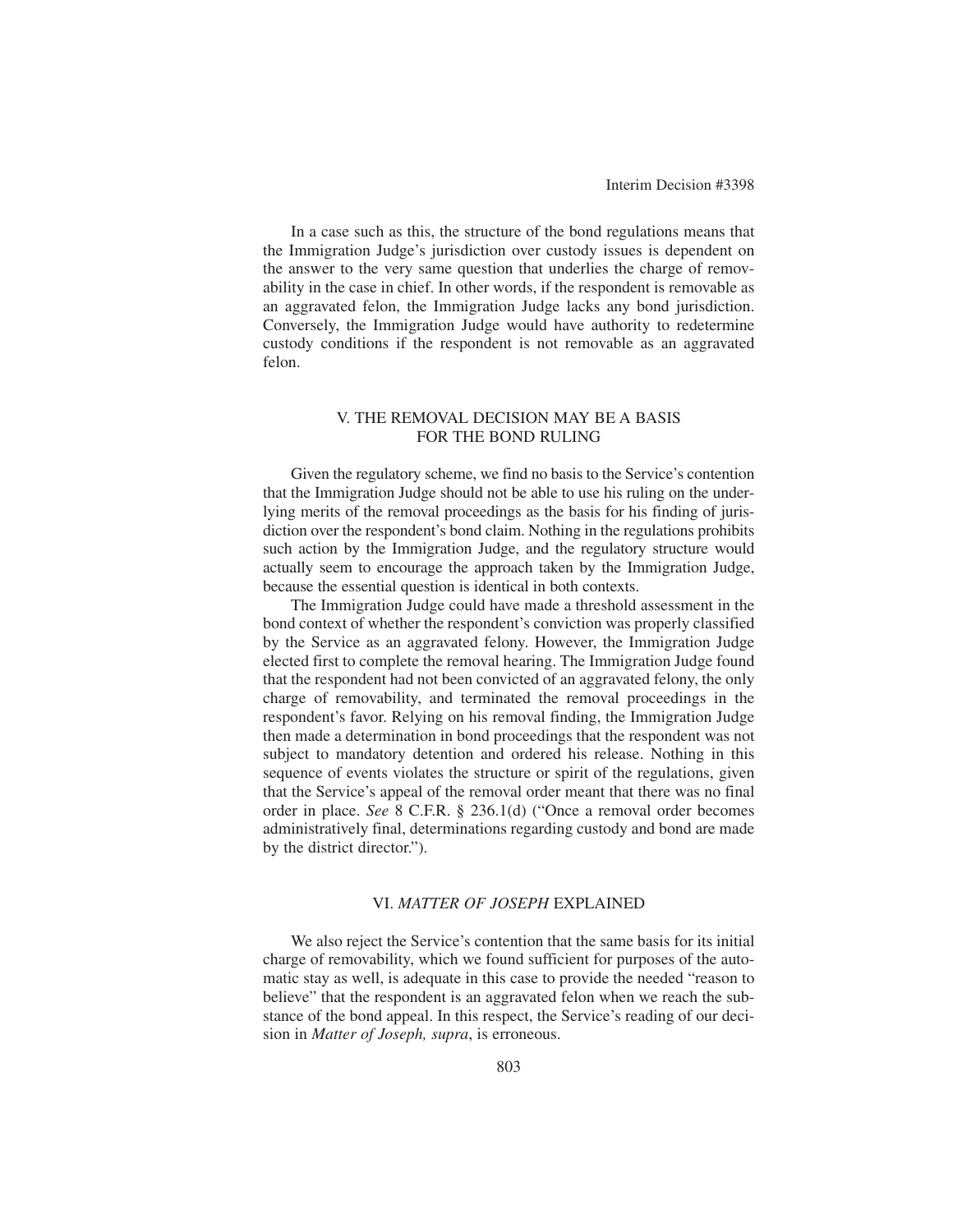What was decided in *Matter of Joseph, supra*, was the question whether an alien remains "subject to" section 236(c)(1) *for automatic stay purposes* after the Immigration Judge has decided that he is not subject to mandatory detention. 8 C.F.R. § 3.19(i)(2). The Service quotes language from that decision stating that "the respondent's conviction record provided the Service with the requisite 'reason to believe' that the respondent was removable as an aggravated felon, and the respondent thus became 'subject to' section  $236(c)(1)$  of the Act when charged with removability under section 237(a)(2)(A)(iii)." *Id.* at 10. The Service appears to argue that the "reason to believe" which led it to bring the aggravated felony charge against the respondent is sufficient to control for bond purposes until the final resolution of the underlying removal case. While the Service's position may often be correct as a practical matter in other cases, this is because the nature of many convictions quite clearly make aliens subject to mandatory detention. But that will not be true in all cases, and we do not find it to be true here.

To clarify what we said in *Matter of Joseph, supra*, the respondent's conviction record provided the Service with the requisite "reason to believe" that he had been convicted of an aggravated felony for purposes of charging and making the initial custody determination. However, the Service's decision in that regard is not unreviewable by the Immigration Judge or the Board in either the bond or the removal context. We found in *Joseph* that the automatic stay regulation was intended as a means for the Service to preserve the "status quo" of the district director's determination that the respondent must be detained, but only until we decide the Service's appeal from the Immigration Judge's release order. *Matter of Joseph, supra,* at 16.

The Service evidently misunderstands the discussion in our earlier decision of the regulatory history of the automatic stay provision, which provides that the Board retains full authority to accept or reject the Service's contentions in its bond appeal. *See* Procedures for the Detention and Release of Criminal Aliens by the Immigration and Naturalization Service and for Custody Redeterminations by the Executive Office for Immigration Review, 63 Fed. Reg. 27,441, 27,447 (1998); *Matter of Joseph, supra*, at 12. The Service's position fails to recognize either the Immigration Judge's or the Board's role in the detention review process, apparently viewing our authority as being confined to looking only to whether the Service had a basis for charging the respondent with removability under one of the grounds listed in section  $236(c)(1)$  of the Act.

Our role in this appeal is, instead, to determine whether the Immigration Judge correctly found that the respondent was not properly included in the mandatory detention scheme. This requires consideration of the evidence and argument offered during the bond proceedings on this question and of the force of the Immigration Judge's reasoning. It is more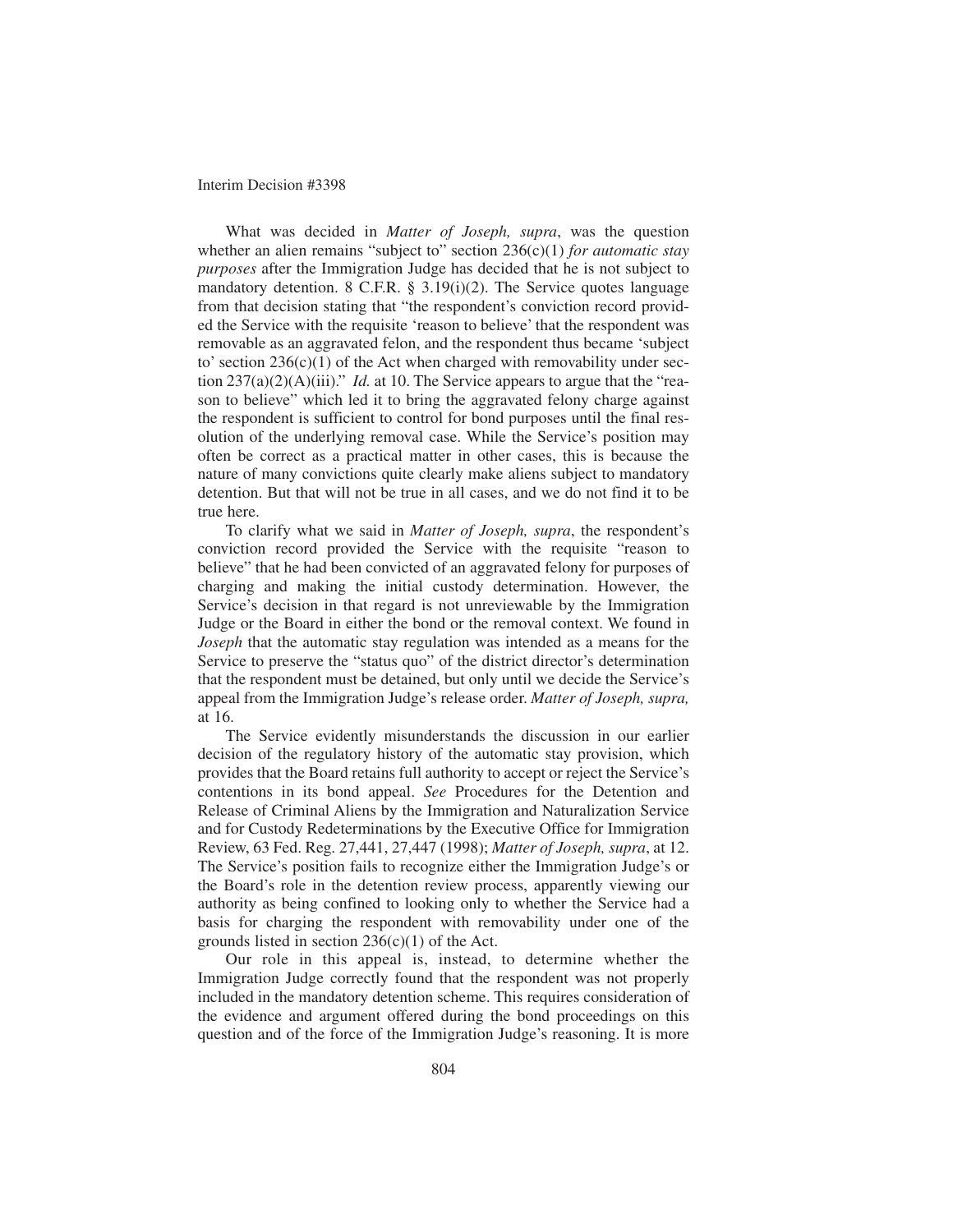than just a perfunctory review and ratification of the fact that the Service may have had a "reason to believe" the respondent was an aggravated felon at the time it began the proceedings.

## VII. THE INTERPRETATION OF 8 C.F.R. § 3.19(h)(2)(ii)

Our construction of the regulation at issue here flows directly from what we said in *Matter of Joseph*. Any presumption that the respondent is an aggravated felon based on his conviction record and the charge brought by the Service is insufficient, by itself, to control the outcome of the bond appeal if the record as a whole shows otherwise. In this regard, we understand that the very purpose of the regulation,  $8 \text{ C.F.R.}$   $\frac{8}{3}$   $\frac{3.19(h)(2)(ii)}{i}$ , is to provide an alien, such as the respondent, with the opportunity to offer evidence and legal authority on the question whether the Service has properly included him within a category that is subject to mandatory detention.

Here, the Immigration Judge was convinced by the respondent's arguments that his Maryland common law "obstructing and hindering" charge is not an aggravated felony. The Immigration Judge compared the Maryland case law argued by the respondent to federal law and agreed with the respondent that the elements of the crime, and the types of conduct which it includes, are not analogous to "obstruction of justice" as contemplated by the aggravated felony definition at section  $101(a)(43)(S)$  of the Act.

The Service argues, however, that it has appealed the merits decision terminating removal proceedings. And it contends the following in its appeal brief: "If the Service turns out to be right, absent the Board's sustaining of the instant bond appeal, the respondent, an aggravated felon subject to mandatory custody, will have been released from custody. That is not the disposition envisioned by Congress in enacting the mandatory custody provision of section 236(c)."

But this case involves a lawful permanent resident who has been charged with only one ground of removability. Under our laws, the respondent would be allowed to reside and work in the United States, but for the pendency of the aggravated felony charge brought by the Service. And, as noted above, the bond regulations specifically accord a level of protection for aliens charged with grounds that would require mandatory detention. Those regulations allow for an independent assessment by an Immigration Judge and the Board, in the preliminary bond context, of whether the alien is "properly included" in a category subject to mandatory detention.

The mere fact that the Service has appealed in the underlying removal case, and in theory could prevail, cannot be sufficient, by itself, to require the reversal of the Immigration Judge in this bond appeal. If it were, there would seem to be little or no point to the regulatory provision that allows the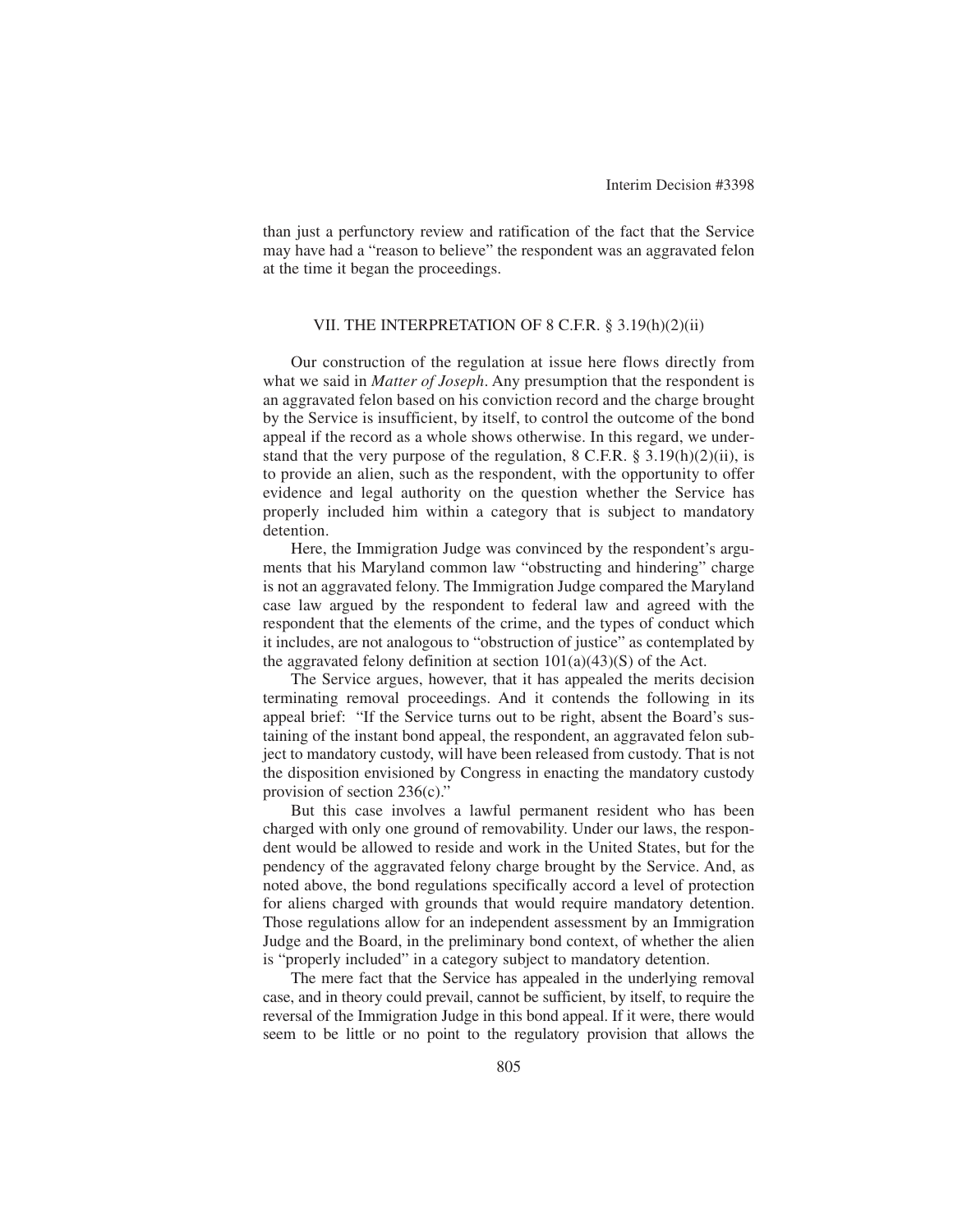Immigration Judge, and the Board on appeal, to make a determination on whether the alien is "properly included" in a mandatory detention category.

A determination in favor of an alien on this issue does not lead to automatic release. It simply allows an Immigration Judge to consider the question of bond under the custody standards of section 236(a) of the Act. Yet, under the Service's approach, an alien such as the respondent would seem to have no recourse to that ordinary bond provision, even in cases where the Service is wrong in its charge and will lose on appeal. As we explained in connection with our discussion of *Matter of Joseph* above, the regulation must have meaning beyond simply allowing for a perfunctory review of the basis for the Service's charge. Indeed, the regulatory history indicates that this rule was intended to provide "for an individualized hearing on whether an alien in custody *actually* falls within a category of aliens subject to mandatory detention." 63 Fed. Reg. at 27,444 (emphasis added).

This, however, is a case of first impression, and the regulations do not spell out the precise role of an Immigration Judge or the Board in assessing, in the bond context, whether an alien is "properly included" in a mandatory detention category. Yet, this case also involves a lawful permanent resident. And, as we explain below, we find that the Service is substantially unlikely to establish the charge of deportability in its appeal of the underlying removal case. Under such circumstances, we find it inappropriate to continue to treat the respondent as an alien who is subject to mandatory detention, if we are to give meaningful life to the regulations allowing for an examination by Immigration Judges and the Board of this question. Thus, subject to the automatic stay provision, we determine that a lawful permanent resident will not be considered "properly included" in a mandatory detention category when an Immigration Judge or the Board is convinced that the Service is substantially unlikely to establish at the merits hearing, or on appeal, the charge or charges that would otherwise subject the alien to mandatory detention.

The Immigration Judge here issued his bond ruling after the conclusion of the removal case. As indicated above, the Immigration Judge was entitled to rely on that merits decision in making the related bond determination that the respondent was not properly included in a mandatory detention category.

The regulations, however, allow this determination to be made by the Immigration Judge at a very early stage of the overall proceedings. The Service is, of course, entitled to bring any charge it deems warranted in a given case. Importantly, as the Service points out, the statutory scheme envisions the detention of aliens subject to grounds such as the aggravated felony charge here. Consequently, the Immigration Judge must have very substantial grounds to override the custodial effect of the Service's charge in those cases where the Immigration Judge addresses whether the permanent resident is properly included in a mandatory detention category prior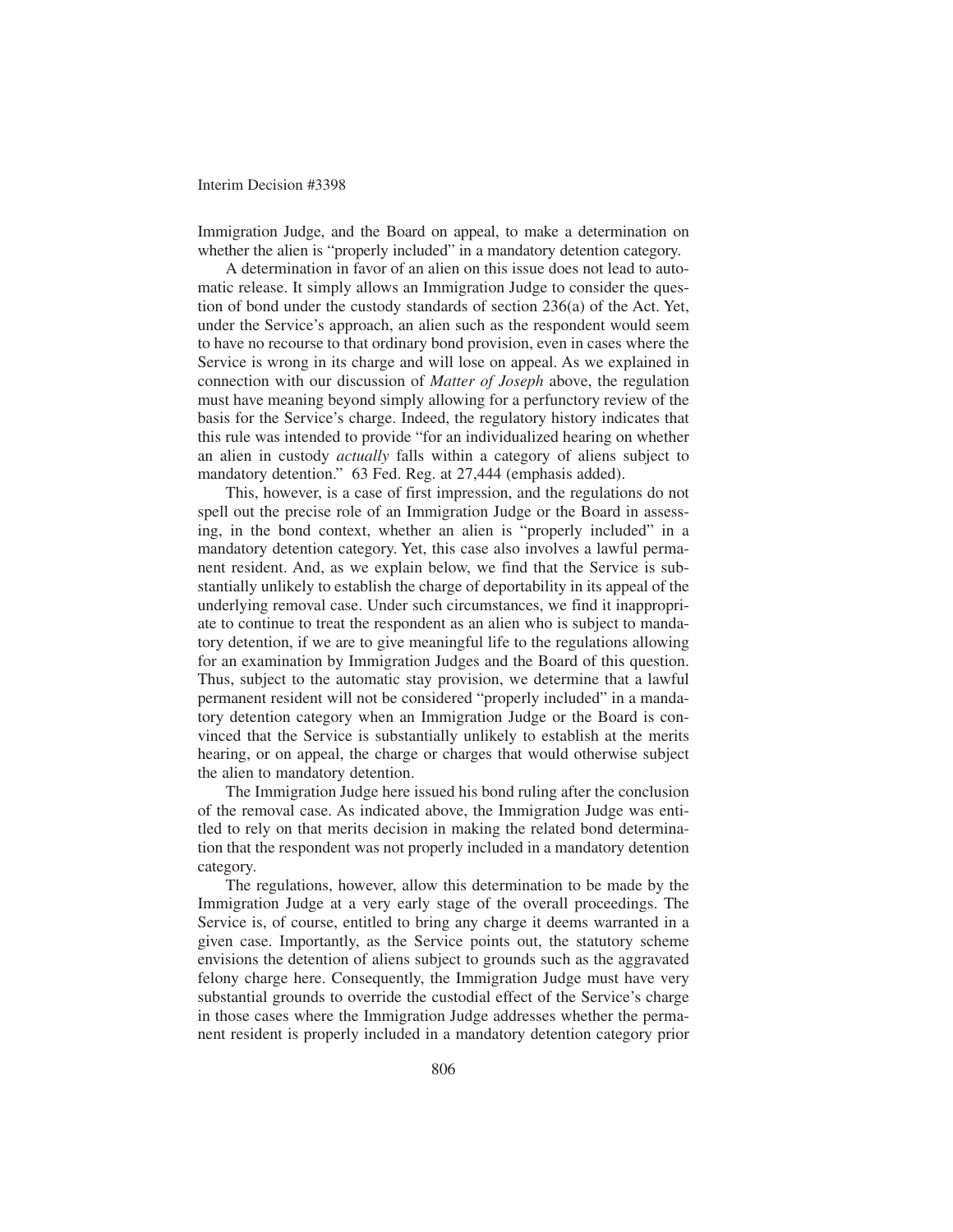to completion of the merits hearing.

It follows from what we said in *Matter of Joseph, supra*, at 10, that the "reason to believe" that the alien "falls within a category barred from release," which led the Service to bring a particular charge, can often be expected to suffice until the Immigration Judge resolves the merits of the removal case, a resolution that frequently occurs speedily in cases involving detained criminal aliens. 63 Fed. Reg. at 27,444-45. But the Immigration Judge is able to examine the basis for that charge and make an independent determination whether the alien "actually falls within a category of aliens subject to mandatory detention." *Id.* at 27,444. In requiring that the Immigration Judge be convinced that the Service is substantially unlikely to prevail on its charge, when making this determination before the resolution of the underlying case, we provide both significant weight to the Service's "reason to believe" that led to the charge and genuine life to the regulation that allows for an Immigration Judge's reexamination of this issue.

In addition, we note that the bond regulations generally allow for great flexibility in making rulings on custody issues. For example, 8 C.F.R. § 3.19(d) provides in part: "The determination of the Immigration Judge as to custody status or bond may be based upon any information that is available to the Immigration Judge or that is presented to him or her by the alien or the Service."

Further, in assessing whether an alien is "properly included" in a mandatory detention category during a bond hearing taking place early in the removal process, the Immigration Judge must necessarily look forward to what is likely to be shown during the hearing on the underlying removal case. Thus, for example, the failure of the Service to possess a certified copy of a conviction record shortly after taking an alien into custody would not necessarily be indicative of its ability to produce such a record at the merits hearing. And the same could be true of evidence tendered by the alien during an early bond hearing.

## VIII. THE SERVICE'S PROSPECT FOR SUCCESS IN THE REMOVAL CASE

Turning to the bond record in this case, we do have evidence respecting the respondent's conviction for "obstructing and hindering" under Maryland law. We agree with the Immigration Judge that this evidence strongly indicates that the respondent's conviction resulted from his actions to obstruct or hinder his own arrest.

The Maryland case law relied upon by the Immigration Judge, *Cover v. State*, 466 A.2d 1276 (Md. 1983), reflects that the crime of obstructing and hindering encompasses three types of offenses: (1) positive direct obstruction (i.e. resisting one's own arrest), (2) passive direct obstruction (where a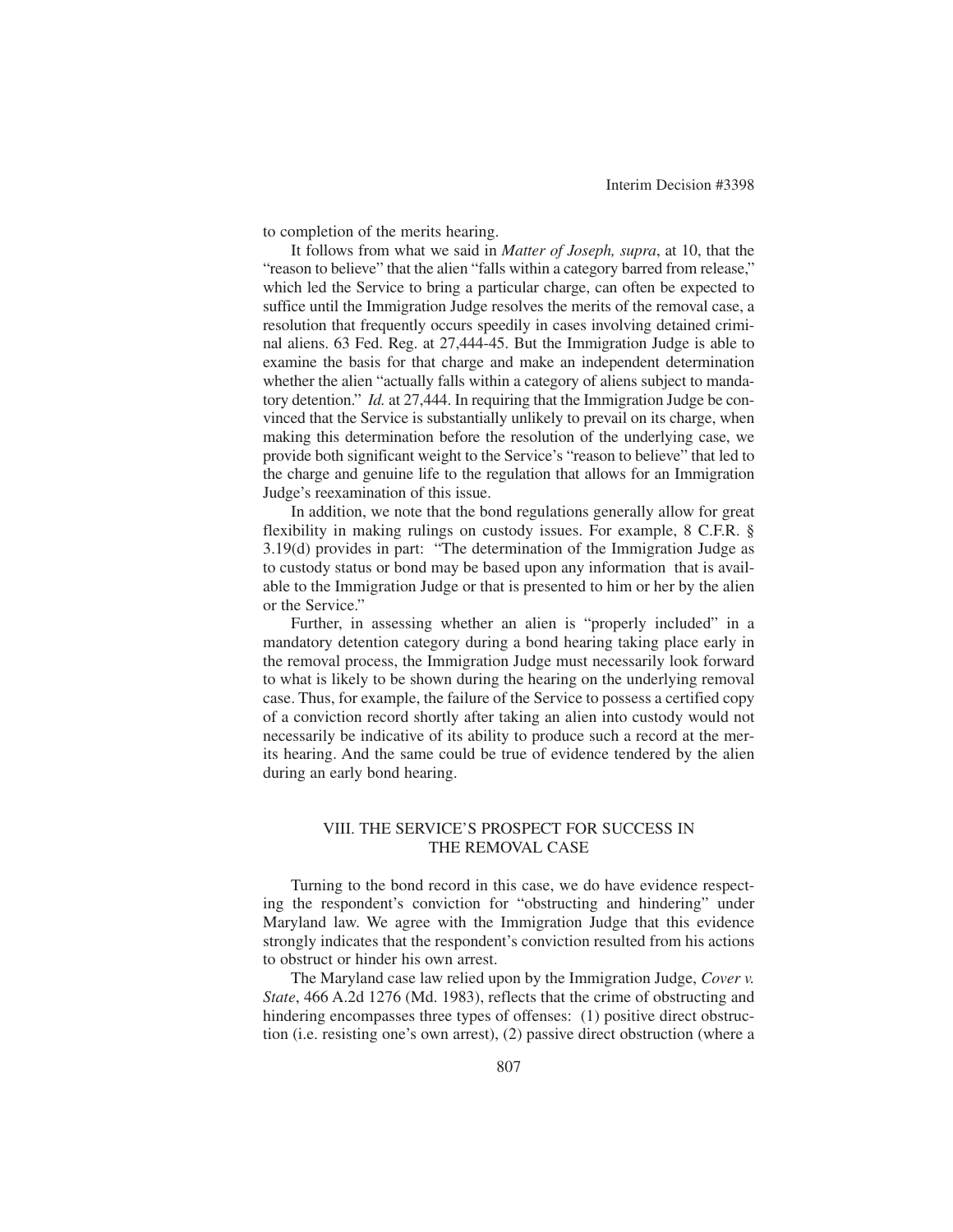subject refuses or fails to act as directed by a police officer), and (3) positive indirect obstruction (where the police are not acting directly against the subject, but are acting indirectly against another who has committed, or may commit, a criminal offense, and the subject does an act which obstructs them in their general duty to prevent or detect crime, intending to frustrate them in the performance of that duty).

At least in this bond case, the Service has provided little to challenge the Immigration Judge's determination that the respondent's offense is not correctly classified as an aggravated felony. The Service cites to *Matter of Batista-Hernandez,* 21 I&N Dec. 955 (BIA 1997), as support for its position. However, we agree with the Immigration Judge that, unlike *Batista-Hernandez*, the respondent in the present case was seeking to evade his own arrest, rather than obstructing the arrest of another. The Service's reliance on *United States v. John*, 935 F.2d 644 (4th Cir. 1991), is likewise unpersuasive. This sentence enhancement case indicates that mere flight from an arresting officer is not sufficient, in itself, to warrant an adjustment of a defendant's offense level under the obstruction of justice provision in the United States Sentencing Guidelines in U.S.S.G. § 3C1.1 (1990). See 18 U.S.C.A. ch. 3, § 3C.1.1 (West 1996). The Service has also not addressed the Immigration Judge's reliance on the Supreme Court's decision in *United States v. Aguilar,* 515 U.S. 593, 599 (1995), for the proposition that an "intent to influence judicial or grand jury proceedings" is more the sort of activity constituting an "obstruction of justice" under the Act than is the respondent's conviction for obstructing or hindering his own arrest in a manner that does not appear to have endangered the officer.

We do not purport to make a final ruling on whether the respondent's conviction falls within the aggravated felony provision of section  $101(a)(43)(S)$ . The possibility remains that the Service might offer some convincing argument in its merits appeal. However, it opted not to do so here. On the basis of this bond record, it appears that Maryland's "obstructing and hindering" law is divisible, encompassing the conduct of resisting one's own arrest. Even if some of the other categories of activities included in this crime might potentially be construed as obstruction of justice, we find that it is substantially unlikely that the offense of simply obstructing or hindering one's own arrest will be viewed as an obstruction of justice aggravated felony under section  $101(a)(43)(S)$  of the Act for removal purposes. Consequently, we agree with the Immigration Judge that the respondent is not "properly included" in the category of aliens subject to mandatory detention for bond or custody purposes. 8 C.F.R. § 3.19(h)(2)(ii).

### IX. THE RELEASE ORDER

Our determination, in agreement with the Immigration Judge, that the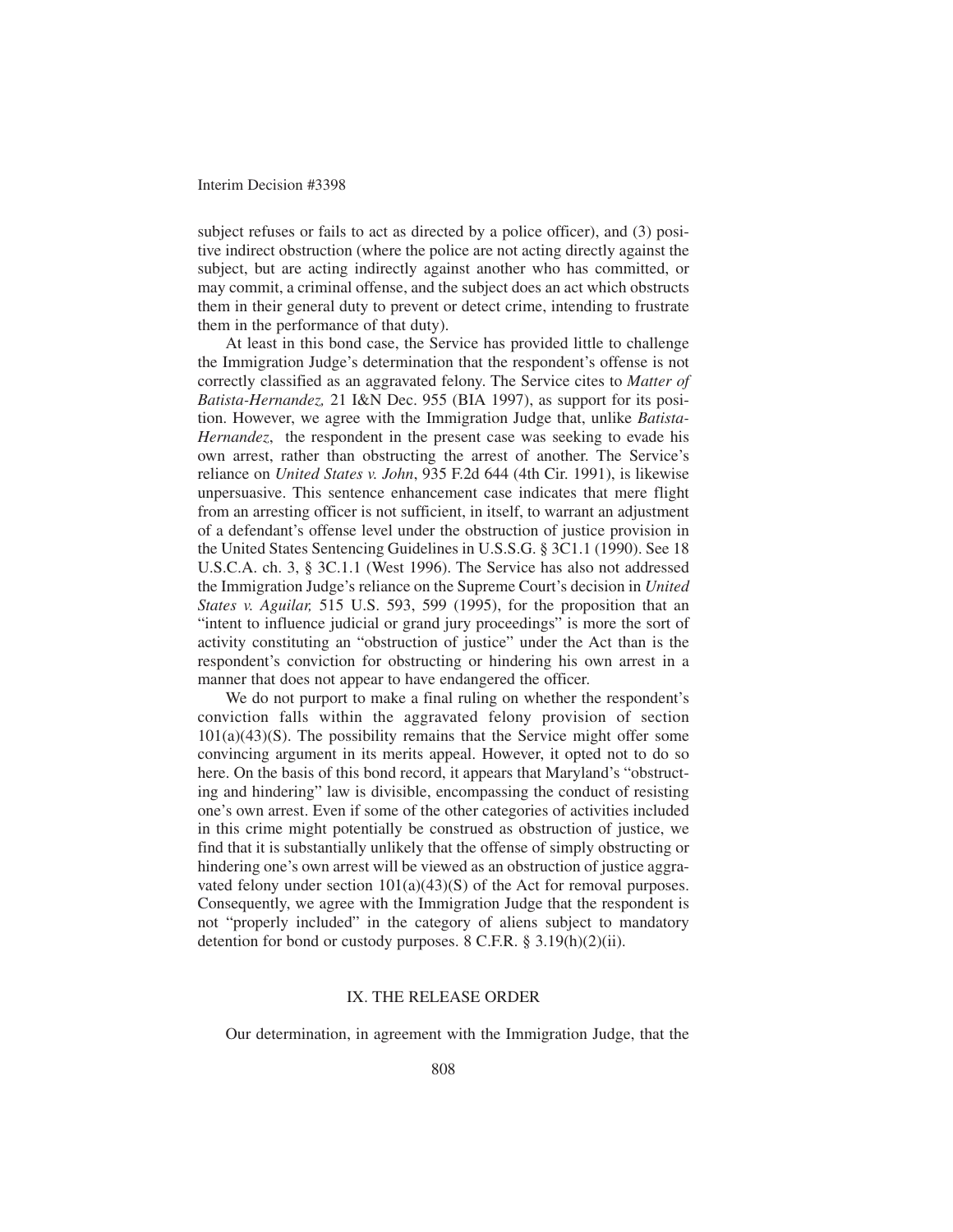respondent is not properly included in a mandatory detention category would not ordinarily end the bond inquiry. It simply means that the lawful permanent resident could be considered by the Immigration Judge for release under the general bond provisions of section 236(a) of the Act. In this case, however, the Service has not challenged the specific terms of the Immigration Judge's release order in its appeal brief.

Consequently, for the foregoing reasons, on May 19, 1999, we entered an order which extinguished the automatic stay that had attached upon the tendering of the Form EOIR-43 (Notice of INS Intent to Appeal Custody Redetermination) by the Service in this case. We now repeat that order for the sake of clarity.

**ORDER:** The appeal taken by the Service is dismissed.

**FURTHER ORDER:** The respondent shall be released pursuant to the terms of the Immigration Judge's January 22, 1999, bond order.

*CONCURRING AND DISSENTING OPINION:* Paul W. Schmidt, Chairman; in which Fred W. Vacca, Gustavo D. Villageliu, Lory D. Rosenberg, and John Guendelsberger, Board Members, joined

I respectfully concur in part and dissent in part.

I join entirely in the majority's rejection of the Immigration and Naturalization Service's appellate arguments and in the unanimous conclusion that, on this record, the Service is substantially unlikely to prevail on the merits of the aggravated felony charge. Therefore, I agree that the respondent is not properly included in the category of aliens subject to mandatory detention for bond or custody purposes.

However, I do not share the majority's view that the proper standard in a mandatory detention case involving a lawful permanent resident alien is that the Service is "substantially unlikely to prevail" on its charge. *Matter of Joseph,* 22 I&N Dec. 3398, at 10 (BIA 1999). Rather, the standard in a case such as the one before us should be whether the Service has demonstrated a likelihood of success on the merits of its charge that the respondent is removable because of an aggravated felony.

Mandatory detention of a lawful permanent resident alien is a drastic step that implicates constitutionally-protected liberty interests. Where the lawful permanent resident respondent has made a colorable showing in custody proceedings that he or she is not subject to mandatory detention, the Service should be required to show a likelihood of success on the merits of its charge to continue mandatory detention. To enable the Immigration Judge to make the necessary independent determination in such a case, the Service should provide evidence of the applicable state or federal law under which the respondent was convicted and whatever proof of conviction that is available at the time of the Immigration Judge's inquiry.

The majority's enunciated standard of "substantially unlikely to pre-